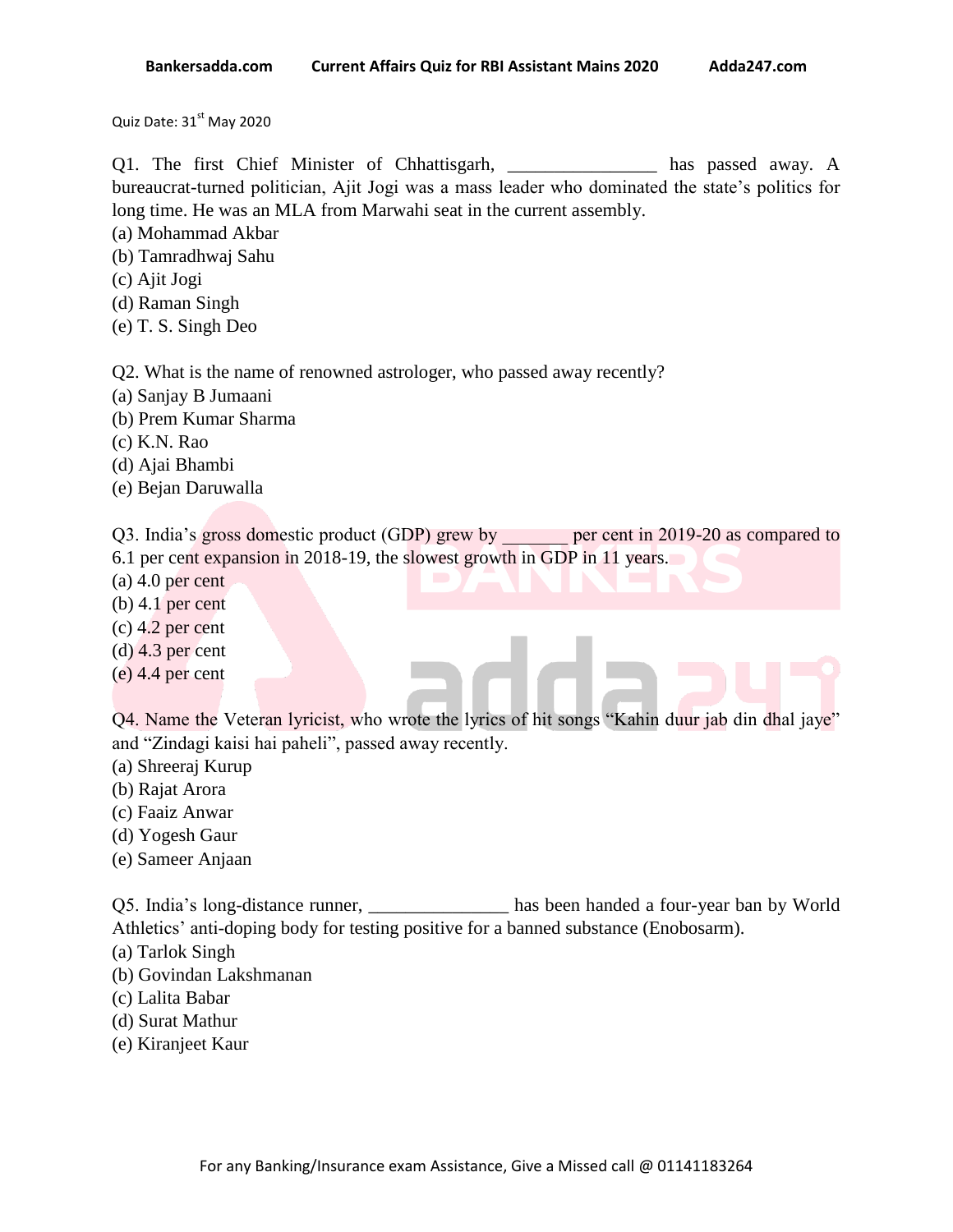Q6. Who among the following has been appointed the independent director of airline company IndiGo?

- (a) P.S. Reddy
- (b) Venkataramani Sumantran
- (c) K V Rajeswara Rao
- (d) Rakesh Kumar Singh
- (e) Tuffan Gazmer

Q7. Which of the following country recently host Heads of Tax Authorities meeting of the BRICS countries?

- (a) Brazil
- (b) India
- (c) South Africa
- (d) China
- (e) Russia



Q8. Which of the following state, recently inaugurated the "Mukhyamantri Swarozgar Yojana" for returnee migrants?

- (a) Punjab
- (b) Uttarakhand
- (c) Uttar Pradesh
- (d) Madhya Pradesh
- (e) Rajasthan

Q9. The foundation stone for a missile park " was laid at INS Kalinga, Naval base in Visakhapatnam, Andhra Pradesh.

- (a) Agneevarsha
- (b) Agneeveer
- (c) Agneeprastha
- (d) Agneeshamak
- (e) Agneeyodha

Q10. The Ministry of Youth Affairs and Sports has extended the tenure of \_\_\_\_\_\_\_\_\_\_\_\_\_\_ as Director General of the Sports Authority of India (SAI) by two years. (a) Ram Murti (b) B.K. Thapa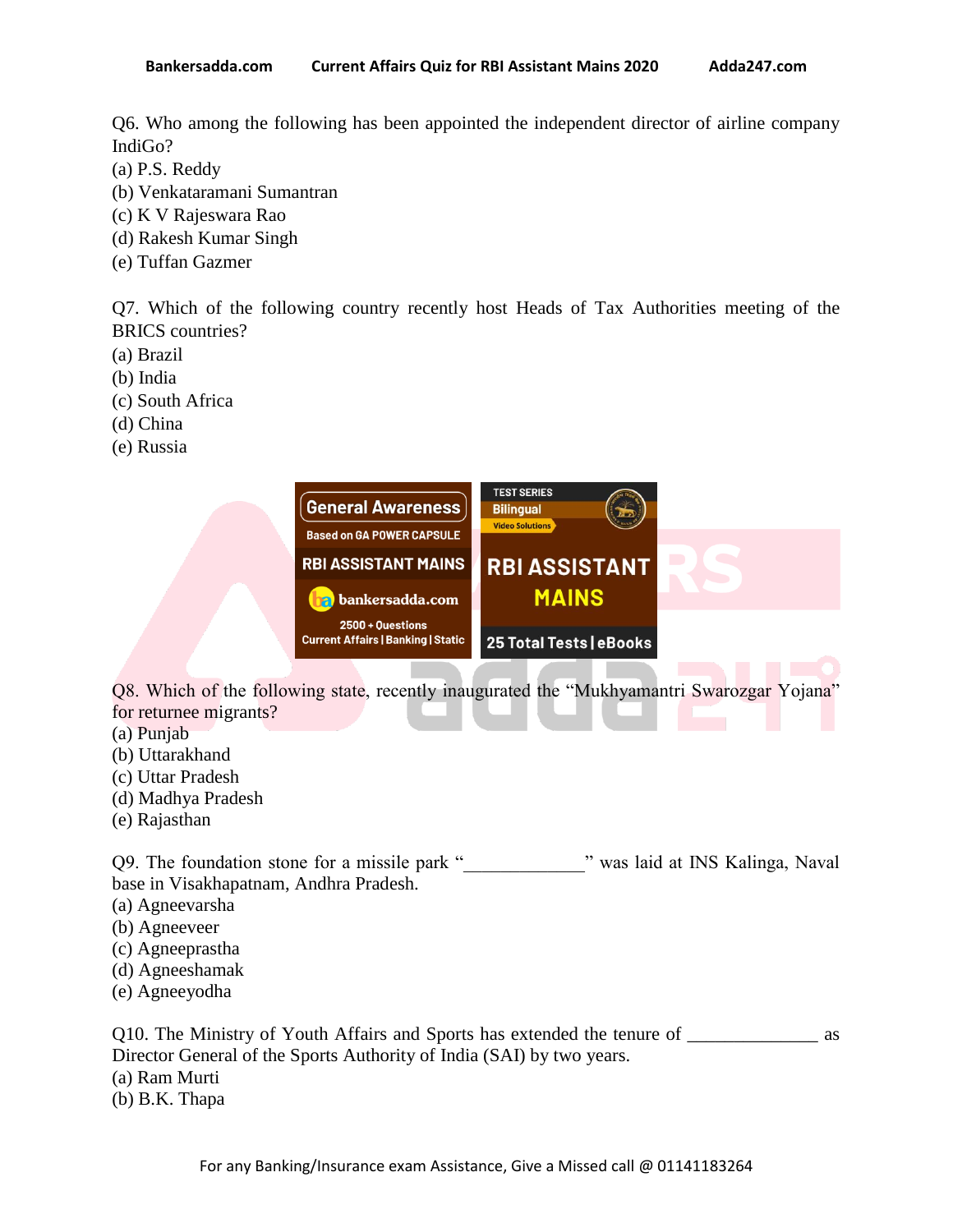- (c) Sandip Pradhan
- (d) Rajeev Sharma
- (e) R.K. Sonkar

Q11. In which of the following year Chhattisgarh state came into existence?

- (a) 2004
- (b) 2003
- (c) 2002
- (d) 2001
- (e) 2000

Q12. A \_\_\_\_\_\_\_\_\_\_\_\_\_\_\_\_-megawatt solar photovoltaic plant was commissioned at INS Kalinga by Vice Admiral Atul Kumar Jain.

- (a) 1-megawatt
- (b) 2-megawatt
- (c) 3-megawatt
- (d) 4-megawatt
- (e) 5-megawatt

Q13. Which of the following country is not the part of BRICS countries?

- (a) USA
- (b) India
- (c) Russia
- (d) Brazil
- (e) China

Q14. In which of the following day International Everest Day is being observed globally?

- (a) 25th May
- (b) 26th May
- (c) 27th May
- (d) 28th May
- (e) 29th May

Q15. Where is the headquarters of World Athletics' anti-doping agency?

- (a) Geneva, Switzerland
- (b) Montreal, Canada
- (c) Washington DC, US
- (d) Vienna, Austria
- (e) London, UK

# Solutions

S1. Ans.(c)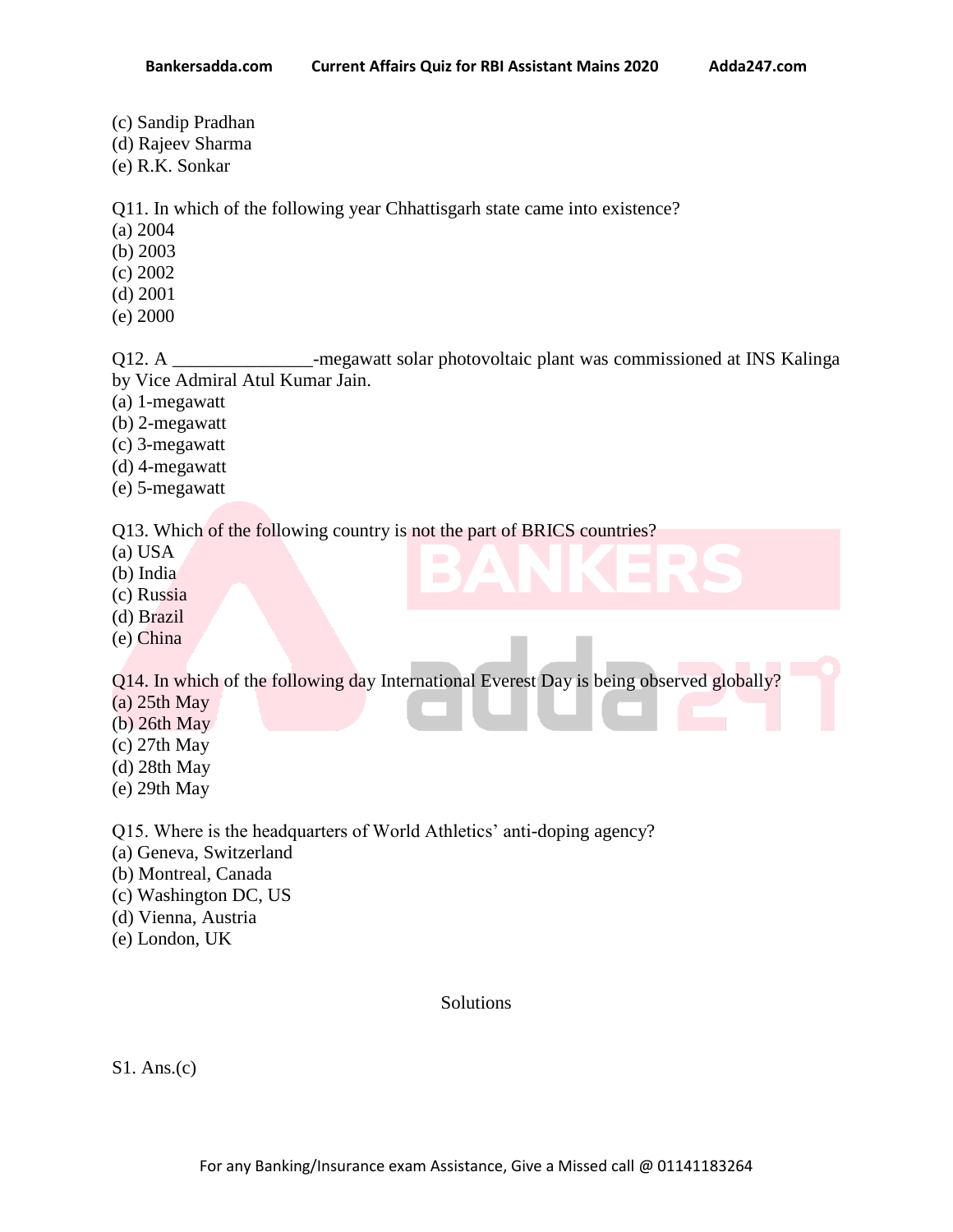Sol. The first Chief Minister of Chhattisgarh, Ajit Jogi has passed away. A bureaucrat-turned politician, Ajit Jogi was a mass leader who dominated the state"s politics for long time. He was an MLA from Marwahi seat in the current assembly.

## $S2. Ans.(e)$

Sol. Renowned astrologer, Bejan Daruwalla passed away. His name figured among the 100 great astrologers of the last 1,000 years in "The Millennium Book of Prophecy", published by Harper Collins.

### S3. Ans.(c)

Sol. India's gross domestic product (GDP) grew by 4.2 per cent in 2019-20 as compared to 6.1 per cent expansion in 2018-19, the slowest growth in GDP in 11 years.

### S4. Ans.(d)

Sol. Veteran lyricist Yogesh Gaur passed away. He wrote the lyrics of hit songs "Kahin duur jab din dhal jaye" and "Zindagi kaisi hai paheli" that defined the superhit film Anand (1971).

### S5. Ans.(e)

Sol. India"s long-distance runner, Kiranjeet Kaur has been handed a four-year ban by World Athletics' anti-doping body for testing positive for a banned substance (Enobosarm).

### S6. Ans.(b)

Sol. Venkataramani Sumantran has been appointed the independent director of airline company IndiGo. He presently served as the chairman and managing director of Chennai-based Celeris Technologies. He will hold the post for the next five years.

#### S7. Ans.(e)

Sol. The meeting of the Heads of Tax Authorities of the BRICS countries, namely Brazil, Russia, India, China and South Africa was held on 29 May. The meeting was hosted by the Federal Tax Service of Russia.

#### S8. Ans.(b)

Sol. Uttarakhand chief minister, Trivendra Singh Rawat has inaugurated the "Mukhyamantri Swarozgar Yojana" for returnee migrants.

#### S9. Ans.(c)

Sol. The foundation stone for a missile park "Agneeprastha" was laid at INS Kalinga, Naval base in Visakhapatnam, Andhra Pradesh.

#### S10. Ans.(c)

Sol. The Ministry of Youth Affairs and Sports has extended the tenure of Sandip Pradhan as Director General of the Sports Authority of India (SAI) by two years.

#### S11. Ans.(e)

Sol. Chhattisgarh came into existence in November 2000 and Ajit Jogi served as the first Chief Minister of Chhattisgarh from November 2000 to November 2003.